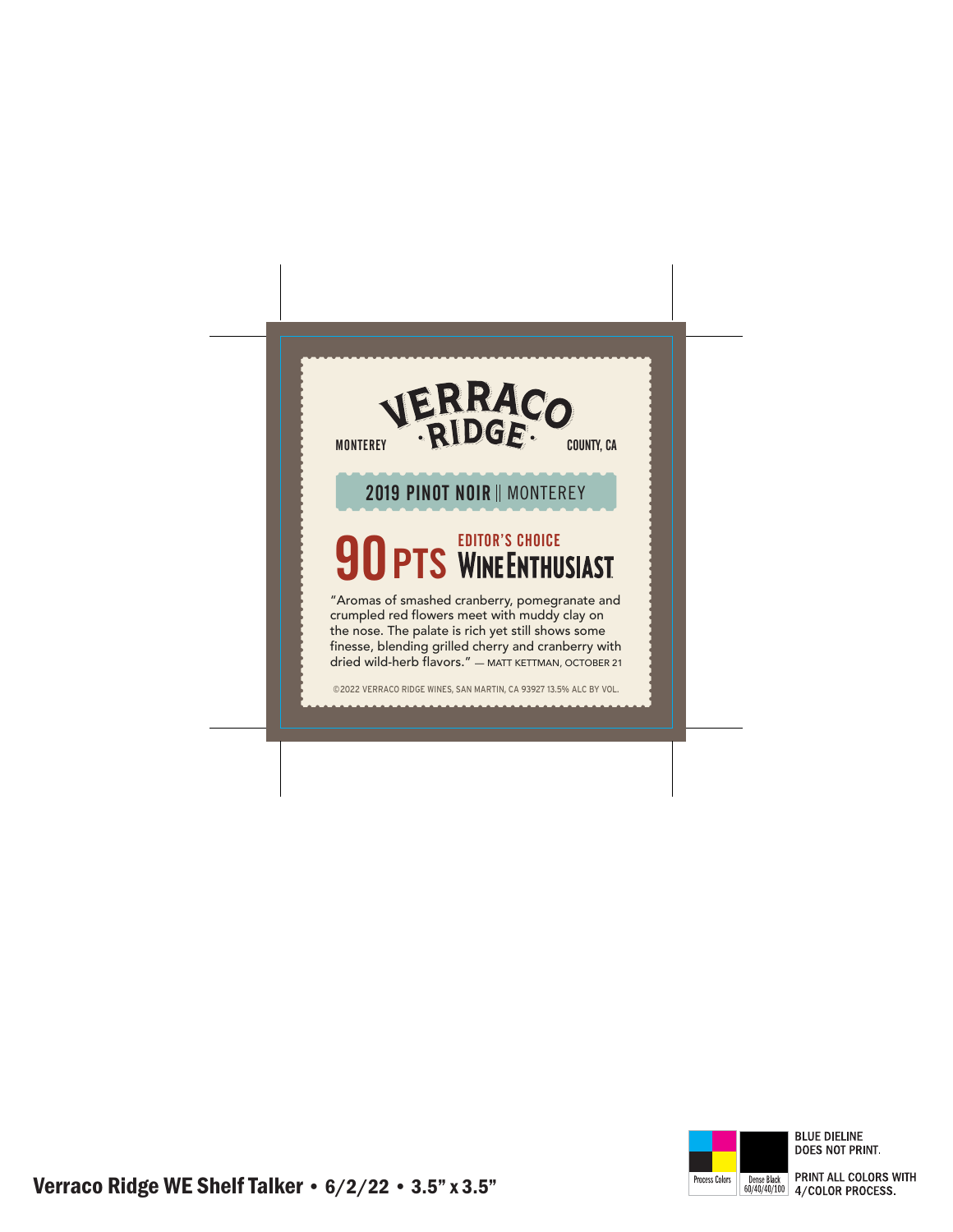## VERRACO MONTEREY . RIDGE. 2019 CHARDONNAY || MONTEREY **90 PTS WINEENTHUSIAST** "Opulent aromas of white peach, butter-fried apple and sea salt show on the nose of this bottling. It's more streamlined on the palate, with an acidic cut that runs through the plumeria, white peach and coconut flavors." — MATT KETTMAN, OCTOBER 21

©2022 VERRACO RIDGE WINES, SAN MARTIN, CA 93927 13.5% ALC BY VOL.